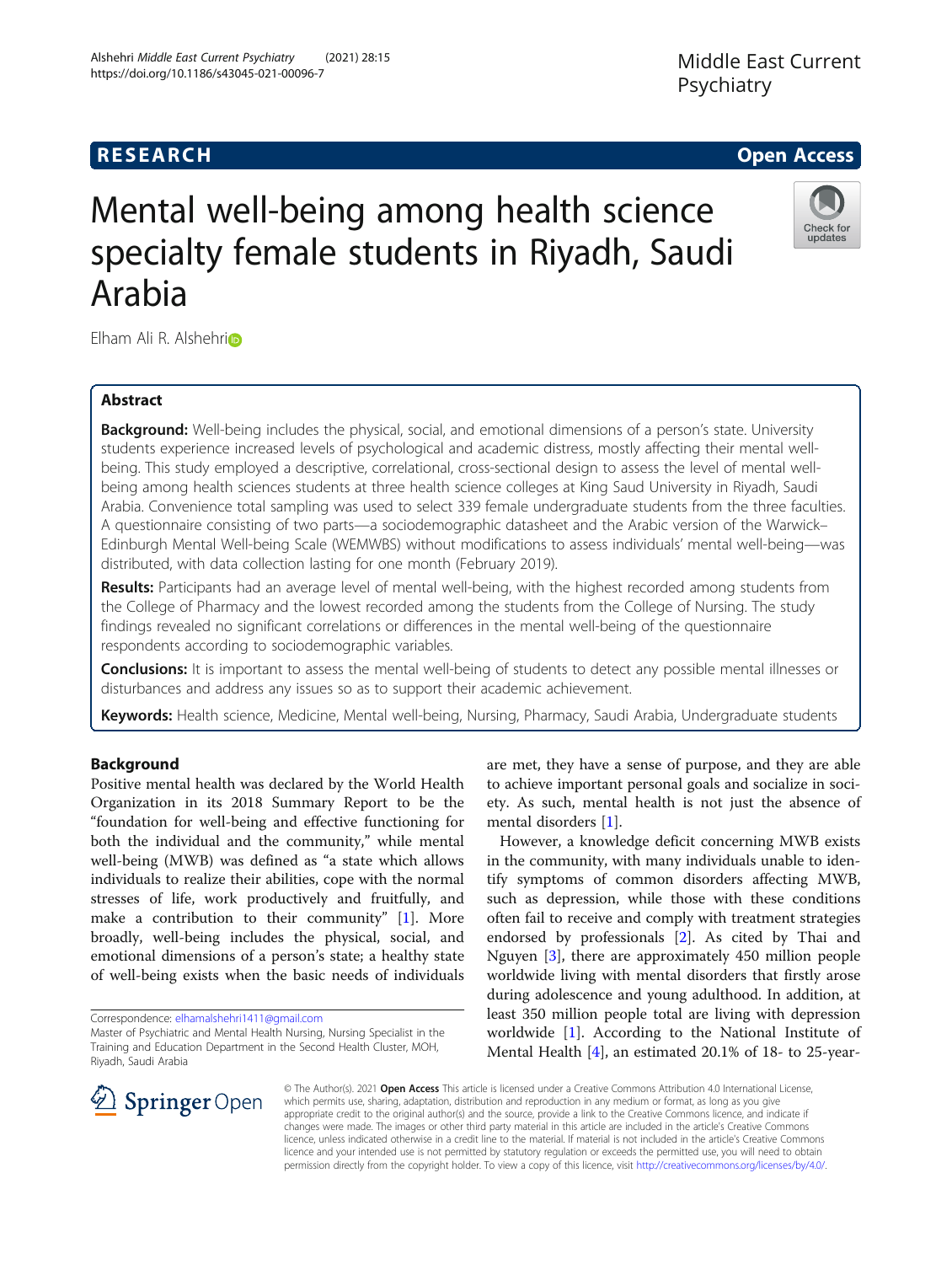old worldwide are experiencing mental health issues; thus, poor MWB among college students has grown into a significant public health issue. A study by the Healthy Minds Institute revealed that 17% of undergraduate students screened positive for depression, including 9% with major depression, while 10% had an anxiety disorder [[5\]](#page-6-0).

Indicators of poor MWB are exemplified by data from the National College Health Assessment, where one in six undergraduate students reported within the last 6 months that they "felt so depressed [that] it was difficult to function," one in five in the last 6 months "felt overwhelming anxiety," and one in 15 had "seriously considered suicide in the past year" [\[6](#page-6-0)]. Supporting these data, current research indicates that more than half of college and university counseling center directors reported that the severity of student mental health concerns on their campus had increased from 2015 to 2016 [\[7\]](#page-6-0). University students often experience increased levels of psychological and academic distress and further encounter stressors resulting from family instability and dysfunction, substance misuse, and psychological disorders that can result from not completing their chosen academic programs or courses [[8](#page-7-0)–[10](#page-7-0)]. Thus, students' overall physical and MWB, including their academic performance, may be impacted by their elevated levels of stress [\[11](#page-7-0)].

There is also a robust and intensifying base of evidence specifying that university students are at very high risk for mental disorders and psychological distress and that the prevalence and severity of mental difficulties are rising among student populations [\[12\]](#page-7-0). Health professional students in particular face challenges to their mental health and well-being, including elements of psychological distress such as depression, anxiety, and burnout [\[13,](#page-7-0) [14](#page-7-0)]. These conditions are related to participation in health professional courses that are demanding in terms of competition for specific career pathways, long contact hours and course lengths, knowledge retention requirements, and the frequently confronting circumstances associated with service provision. As peer influence is crucial to identity formation and decision-making in emerging adulthood, perceptions of peer beliefs and the experience of social pressures are integral to the decision to seek help within this culture.

In Saudi Arabia, very little research had been carried out to date that has focused on the nature of MWB among university students. Therefore, this research study was designed to assess the level of MWB among health sciences students at King Saud University in Riyadh, Saudi Arabia, and to identify significant differences in their well-being based on selected demographic characteristics.

# Aim of the study

The present study, which aimed to assess the MWB among health sciences students at King Saud University, sought specifically to accomplish the following research objectives:

- 1. Identify the personal characteristics of health sciences students who participated in this study
- 2. Assess the level of MWB of the studied participants.
- 3. Identify the correlation between the level of MWB and demographic characteristics among health sciences students

# Research questions

- 1. What are the demographic characteristics of health sciences students?
- 2. What is the level of MWB of health sciences students?
- 3. Is there a correlation between the demographic characteristics and the level of MWB among health sciences students?

# Methods

# Research design

This study used a descriptive, correlational, crosssectional design to identify the demographic characteristics of health sciences students and explore the nature of their MWB. It also assessed whether there were significant differences in the levels of MWB of health sciences students when grouped according to certain demographic characteristics.

## Research setting

This study involved students from the College of Nursing, College of Pharmacy, and College of Medicine at King Saud University. The reason for choosing the participants from these specialties was that, for all of these three specialties, students take an advanced-level mental health course as part of their undergraduate curriculum. King Saud University was chosen as the site for this study because it is the largest governmental university in the Kingdom of Saudi Arabia that supports and facilitates the conduct of research work.

#### Sampling

Convenience sampling (total in specific) was performed in the current study to promote wider participation of health sciences students as defined by the inclusion and exclusion criteria. Due to the cultural sensitivity of the Saudi universities, the researcher preferred implementing the current research in the female campus of the three health science colleges at King Saud University for her convenience and the easy access to students.

Eligible participants were those who met the following criteria: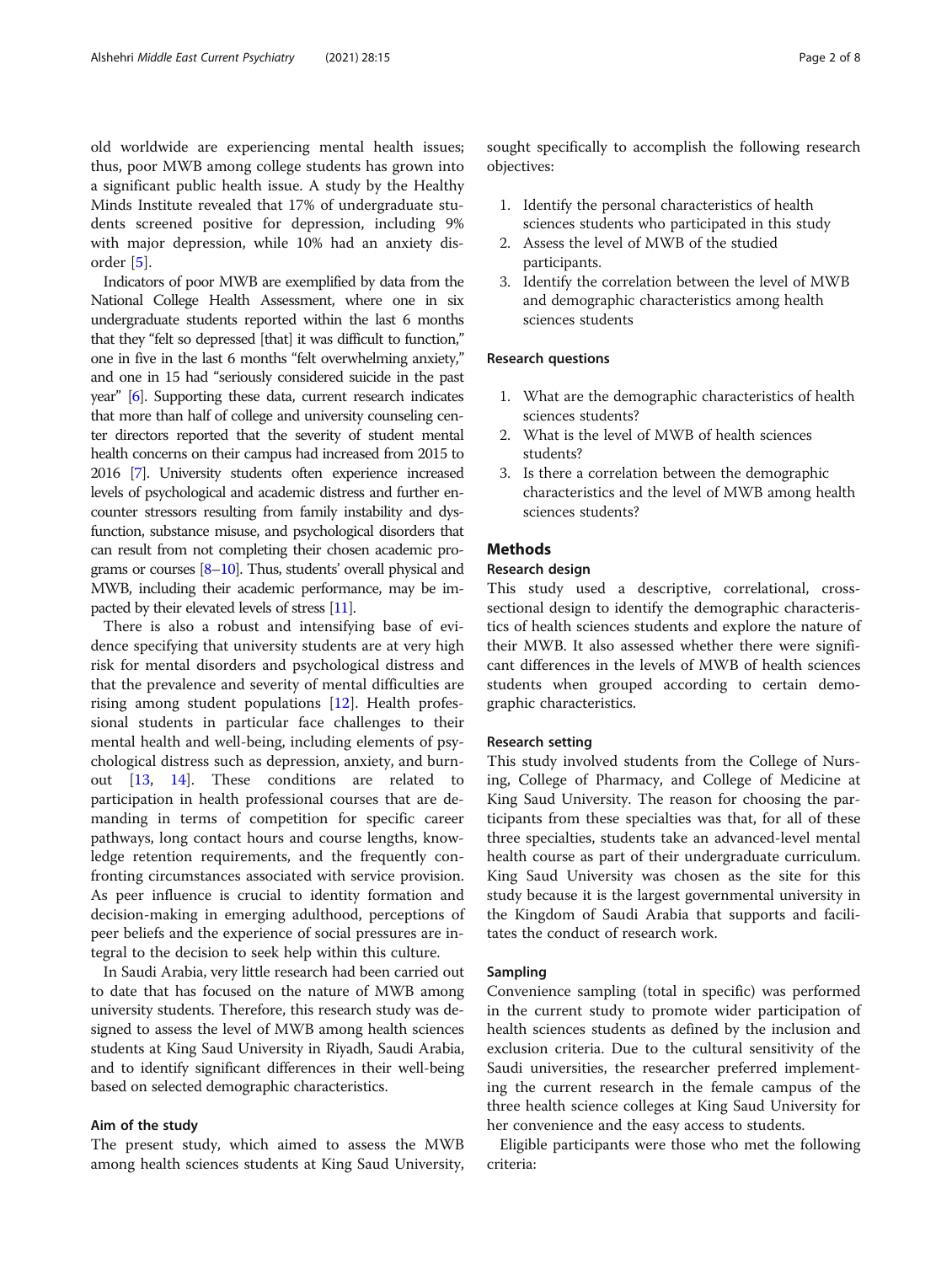- 1. Officially registered for the 2018 to 2019 academic year during the conduct of this study
- 2. Female health sciences students from the College of Nursing, College of Pharmacy, and College of Medicine at King Saud University, who had already passed the preparatory year in their health sciences program. Females only were included for the convenience and accessibility of the researcher.
- 3. Available at the time the data were collected
- 4. Were willing volunteers to participate in this study

The total number of eligible students who met the inclusion criteria was 400; however, 339 surveys were finally processed, representing a response rate of 85%. As the total number of female students at the three colleges was only 400, the researcher preferred studying all accessible students utilizing convenience sampling "total sampling" to give the best reflection and representation of the current population.

# Study tool

The questionnaire for the current study is composed of two parts: a demographic profile and an MWB survey. The first part of the questionnaire assessed the demographic characteristics of female students who willingly consented and participated in this study, including their age, marital status, college in which they were registered, academic level, and place of residence. Meanwhile, to assess the MWB of the participants, the Warwick–Edinburgh MWB Scale (WEMWBS) was used [\[15](#page-7-0)]. This scale was developed by an expert panel who drew on recent academic literature and qualitative research with a focus on undergraduate students and following psychometric testing of an existing scale. The scale consists of 14 positively worded items designed to assess a respondent's MWB over the last two weeks. The questionnaire was completed using a 5-point Likert scale (1–5 points) corresponding to the following response categories: none of the time, rarely, some of the time, often, and all of the time.

No modifications were made after pilot testing of the present study; hence, only its reliability was tested. For reliability testing, the WEMWBS survey was deployed among 40 male respondents from the same colleges (representing 10% of the sample size) in an Arabic version developed by Zayed in Oman in 2018 [[16](#page-7-0)]. A content validity assessment of the scale was carried out by three experts in psychology and psychiatric health nursing. Furthermore, reliability tests confirmed a Cronbach's alpha value of 0.870, which indicated good internal consistency. These findings imply that the WEMWBS was an acceptable means for data collection in this study.

# Data collection

After obtaining ethical approval, the pilot study was conducted to test the feasibility and applicability of the research project, while the empirical investigation and actual work study were conducted after the pilot results were analyzed. The study participants were recruited after reviewing all students registered for the academic year. The questionnaire was administered to study participants by hand during the working days of the mental health course and all copies were retrieved by the study investigator after the participants finished their responses. The duration time for data collection was one month (February 2019). The participants were gathered in groups in a classroom before the questionnaire was distributed to them by the study investigator and were provided with a pencil for answering the survey. Filling out the questionnaire took approximately 10 to 15 min for each participant.

### Ethical considerations

Ethical approval was obtained from the directorate of the College of Medicine, College of Pharmacy, and College of Nursing and the institutional review board at King Saud University. An authorization letter from the committee was issued to permit the investigator to perform the pilot and main study. The investigator assured the informed consent, confidentiality, and privacy of the study participants. All of the study participants who were approached and who voluntarily agreed to participate by answering the questionnaire were informed of the nature and purpose of the study before being included. The participants were told that they could withdraw their participation in the study at any time and for any reason. Furthermore, the investigator also explained the conduct of the study verbally to the eligible participants. They were informed that their responses would remain confidential and their identities would not be revealed in research reports or in the publication of findings. It was emphasized that their refusal to participate would not influence or terminate their academic participation at King Saud University. Official permission from the corresponding authors for the use of WEMWBS scale was obtained via email.

# Data analysis

All analyses were performed using the Statistical Package for the Social Sciences version 23 software program (IBM Corporation, Armonk, NY, USA) [[17\]](#page-7-0). Descriptive statistics were used to analyze the data of all study variables. Percentages were calculated to determine the demographic characteristics of the health sciences students. Weighted mean values were calculated to measure the levels of MWB of the participants. An analysis of variance was used to compare the levels of MWB of the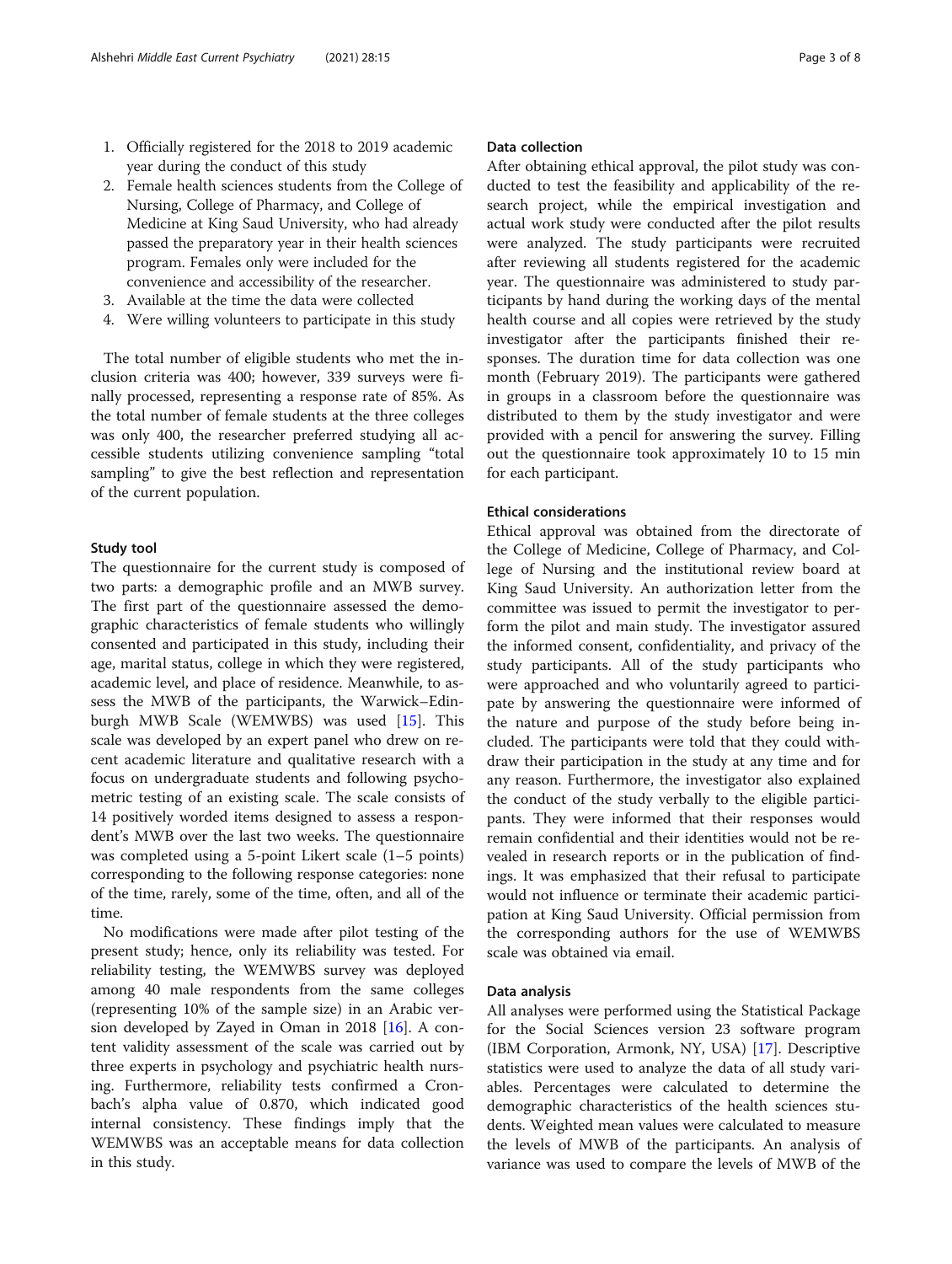participants when they were grouped according to their demographic profile. The significance level was set at a probability value of 0.05.

# Results

The results of the current study are represented in three tables. In total, 339 university students from the three colleges at King Saud University participated, including 135 from the College of Nursing, 117 from the College of Pharmacy, and 87 from the College of Medicine.

In terms of the age of the participants, as shown in Table 1, the majority of the participants from the three colleges were aged between 16 and 20 years old  $(n =$ 185; 58.54%), while 129 (40.82%) were aged between 21 and 25 years old, and 25 (7.91%) were aged between 26 and 30 years old. Considering the marital status of the participants, most were single  $(n = 307, 97.15\%)$ , 28 (8.86%) were married, and 4 (1.27%) were widowed. Regarding the academic level of the participants, nearly half (145, 45.89%) of the participants were in level 4, more than one-quarter ( $n = 84$ ; 26.58%) were in level 3, 67 (21.20%) were in level 6, and 43 (13.61%) were in level 5. Most of the participants ( $n = 318$ ; 93.80%) from the three colleges lived inside Riyadh, while a few  $(n = 21)$ ; 6.20%) lived outside Riyadh. Among those participants who lived inside Riyadh, nearly half lived in the northern part of Riyadh ( $n = 150$ ; 44.2%), while the remaining participants lived in the eastern part  $(n = 81; 23.90\%),$ southern part ( $n = 49$ ; 14.50%), and western part ( $n =$ 38; 11.20%), respectively. Among those university students who resided outside Riyadh, 14 (4.10%) university students from the 3 colleges lived in the western part, 4 (1.20%) lived in the eastern part, 2 (0.60%) lived in the northern part, and just 1 (0.30%) lived in the southern part of Saudi Arabia.

As presented in Table [2,](#page-4-0) the MWB of the participants indicated that the highest scored indicator was item 11  $[mean = 3.95 points, standard deviation (SD) = 1.03$ points], which revealed that participants were often able to make up their own minds about things. The other MWB indicators with high scores, in descending order, were items 13 (mean =  $3.74$  points, SD =  $1.02$  points), 12 (mean = 3.69 points, SD = 1.07), 2 (mean = 3.59 points,  $SD = 1.09$  points), 4 (mean = 3.35 points,  $SD =$ 1.14 points), 1 (mean =  $3.56$  points, SD =  $1.09$  points), and 10 (mean =  $3.55$  points, SD =  $1.09$  points), respectively. On the other hand, the MWB indicators with low scores were items 14, 8, 6, 9, 5, 7, and 3, respectively (mean < 3.5 points); the lowest scored indicator (item 3)

| Sociodemographic characteristics |                       | <b>Nursing</b> |       | Pharmacy       |       | <b>Medicine</b> |       | <b>Total</b>   |       |
|----------------------------------|-----------------------|----------------|-------|----------------|-------|-----------------|-------|----------------|-------|
|                                  |                       | $\sqrt{n}$     | $\%$  | n              | $\%$  | $\sqrt{n}$      | $\%$  | $\sqrt{n}$     | $\%$  |
| Age (years)                      | $16 - 20$             | 66             | 48.89 | 46             | 39.32 | 73              | 83.91 | 185            | 58.54 |
|                                  | $21 - 25$             | 68             | 50.37 | 49             | 41.88 | 12              | 13.79 | 129            | 40.82 |
|                                  | $26 - 30$             |                | 0.74  | 22             | 18.8  | 2               | 2.3   | 25             | 7.91  |
| Marital status                   | Single                | 133            | 98.52 | 89             | 76.07 | 85              | 97.7  | 307            | 97.15 |
|                                  | Married               |                | 0.74  | 26             | 22.22 | 1               | 1.15  | 28             | 8.86  |
| Academic level                   | Widow                 | $\mathbf{1}$   | 0.74  | 2              | 1.71  | $\mathbf{1}$    | 1.15  | $\overline{4}$ | 1.27  |
|                                  | Level 3               | 43             | 31.85 | 40             | 34.19 | 1               | 1.15  | 84             | 26.58 |
|                                  | Level 4               | 52             | 38.52 | 27             | 23.08 | 66              | 75.86 | 145            | 45.89 |
|                                  | Level 5               | 34             | 25.19 | 8              | 6.84  | $\mathbf{1}$    | 1.15  | 43             | 13.61 |
|                                  | Level 6               | 6              | 4.44  | 42             | 35.9  | 19              | 21.84 | 67             | 21.2  |
| Residence                        | Inside Riyadh         | 133            | 98.5  | 100            | 85.5  | 85              | 97.7  | 318            | 93.8  |
|                                  | Outside Riyadh        | 2              | 1.5   | 17             | 14.5  | $\overline{2}$  | 2.3   | 21             | 6.2   |
| Inside Riyadh ( $n = 318$ )      | Northern Riyadh       | 84             | 62.2  | 28             | 23.9  | 38              | 43.7  | 150            | 44.2  |
|                                  | Southern Riyadh       | 12             | 8.9   | 24             | 20.5  | 13              | 14.9  | 49             | 14.5  |
|                                  | Eastern Riyadh        | 27             | 20.0  | 26             | 22.2  | 28              | 32.2  | 81             | 23.9  |
|                                  | Western Riyadh        | 10             | 7.4   | 22             | 18.8  | 6               | 6.9   | 38             | 11.2  |
| Outside Riyadh ( $n = 21$ )      | Northern Saudi Arabia | 0              | 0.0   | $\overline{2}$ | 1.7   | 0               | 0.0   | 2              | 0.6   |
|                                  | Southern Saudi Arabia | 0              | 0.0   | 0              | 0.0   | 1               | 1.1   |                | 0.3   |
|                                  | Eastern Saudi Arabia  | $\overline{2}$ | 1.5   | 1              | 0.9   | 1               | 1.1   | 4              | 1.2   |
|                                  | Western Saudi Arabia  | 0              | 0.0   | 14             | 12.0  | 0               | 0.0   | 14             | 4.1   |

**Table 1** Demographic profiles of students from the three colleges at King Saud University ( $N = 339$ )

 $n =$  frequency,  $% =$  percentage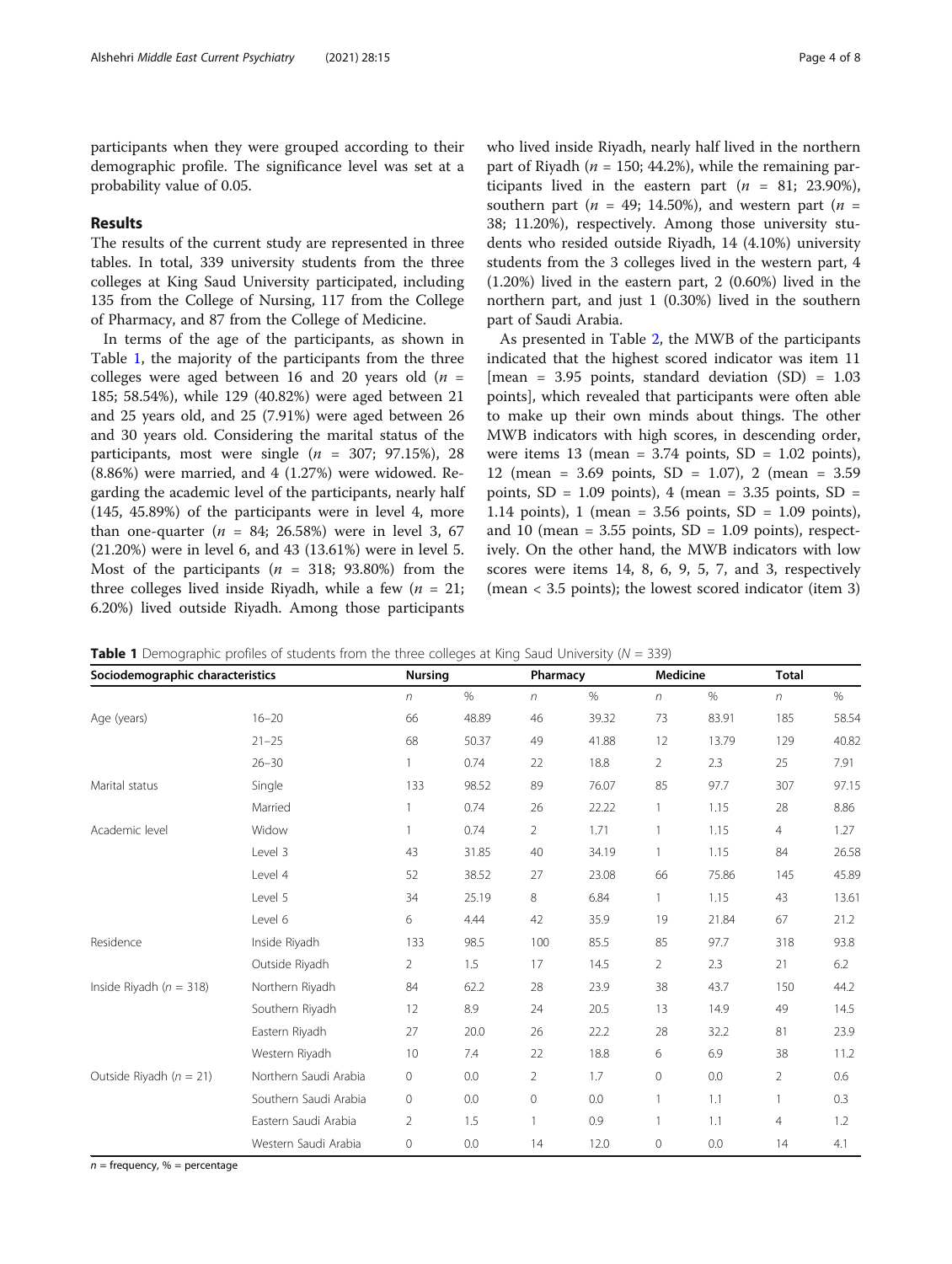<span id="page-4-0"></span>Table 2 Comparison of well-being among students from three different colleges at King Saud University

| Well-being items                                         | <b>Nursing</b> |      | Pharmacy |      | <b>Medicine</b> |      | Overall |      |
|----------------------------------------------------------|----------------|------|----------|------|-----------------|------|---------|------|
|                                                          | Mean           | SD   | Mean     | SD   | Mean            | SD   | Mean    | SD   |
| 1. I have been feeling optimistic about the future       | 3.47           | 1.09 | 3.62     | 1.10 | 3.60            | 1.07 | 3.56    | 1.09 |
| 2. I have been feeling useful                            | 3.59           | 1.02 | 3.66     | 1.10 | 3.48            | 1.17 | 3.59    | 1.09 |
| 3. I have been feeling relaxed                           | 2.59           | 1.08 | 2.91     | 1.03 | 2.90            | 1.03 | 2.78    | 1.06 |
| 4. I have been feeling interested in other people        | 3.57           | 0.95 | 3.74     | 1.11 | 3.35            | 1.14 | 3.57    | 1.06 |
| 5. I have had energy to spare                            | 2.90           | 1.01 | 3.12     | 0.98 | 2.95            | 1.21 | 2.99    | 1.06 |
| 6. I have been dealing with problems well                | 3.25           | 1.01 | 3.28     | 1.09 | 3.43            | 1.02 | 3.31    | 1.04 |
| 7. I have been thinking clearly                          | 2.86           | 1.07 | 3.03     | 1.04 | 3.00            | 1.11 | 2.95    | 1.07 |
| 8. I have been feeling good about myself                 | 3.15           | 1.13 | 3.50     | 1.19 | 3.43            | 1.33 | 3.34    | 1.21 |
| 9. I have been feeling close to other people             | 3.00           | 1.23 | 3.38     | 1.16 | 3.09            | 1.22 | 3.15    | 1.21 |
| 10. I have been feeling confident                        | 3.40           | 1.05 | 3.68     | 1.07 | 3.60            | 1.15 | 3.55    | 1.09 |
| 11. I have been able to make up my own mind about things | 3.88           | 1.03 | 3.92     | 1.04 | 4.08            | 1.00 | 3.95    | 1.03 |
| 12. I have been feeling loved                            | 3.57           | 1.03 | 3.74     | 1.08 | 3.81            | 1.11 | 3.69    | 1.07 |
| 13. I have been interested in new things                 | 3.61           | 0.98 | 3.84     | 1.02 | 3.83            | 1.07 | 3.74    | 1.02 |
| 14. I have been feeling cheerful                         | 3.33           | 1.11 | 3.47     | 1.07 | 3.36            | 1.21 | 3.38    | 1.12 |
| Overall mean value                                       | 3.30           | 1.06 | 3.49     | 1.08 | 3.42            | 1.13 | 3.40    | 1.09 |

 $SD =$  standard deviation

correlated with the participants sometimes feeling relaxed.

Participants generally had an average level of MWB, with the highest values recorded for the students from the College of Pharmacy (mean =  $3.49$  points,  $SD = 1.08$ ) points) and the lowest values recorded for the students from the College of Nursing (mean  $= 3.30$  points, SD  $=$ 1.06 points), with no significant difference between them.

Regarding the correlation between and within demographic variables and MWB among health sciences university students (Table [3\)](#page-5-0), the statistical results showed that there were no significant associations between and within the age groups of health sciences university students and their MWB ( $F = 0.088$ ;  $p = 0.916$ ). In terms of the marital status of the participants, the statistical results showed that there were no significant associations between and within the marital status groups of health sciences university students and their MWB ( $F = 2.343$ ;  $p = 0.098$ ).

With regard to the college of the participants, the statistical results showed that there were no significant associations between and within the college groups of health sciences university students and their MWB ( $F = 2.233$ ;  $p = 0.109$ ). Similarly, considering the academic level of the participants, the statistical results showed that there were no significant associations between and within the academic level groups of health sciences university students and their MWB ( $F = 0.481$ ;  $p = 0.696$ ).

Moreover, the statistical results also showed that there were no significant associations between and within the

residence groups of health sciences university students and their MWB ( $F = 0.103$ ;  $p = 0.749$ ). Further, for those participants residing inside Riyadh, the statistical results showed that there were no significant associations between and within the health sciences university students' residence groups and their MWB ( $F = 0.924$ ;  $p = 0.450$ ). In similar fashion, for those living outside Riyadh, the statistical results showed that there were no significant associations between and within the health sciences university students' residence groups and their MWB  $(F =$ 0.736;  $p = 0.568$ ).

# **Discussion**

The discussion of the current study was based on its findings guided by the research objectives. Mental health among young people is of acute concern and a global issue nowadays  $[18]$  $[18]$ . Moreover, studies have shown that university students exhibit a great deal of vulnerability in relation to suffering mental health disorders [\[19](#page-7-0)–[21\]](#page-7-0).

While family affluence, sex, and age have been shown to impact young people's MWB [\[1](#page-6-0)], our results showed that the majority of participants were registered in their second year of school (level 4), which is different from other studies that surveyed participants who were mostly in their first year at university  $[22-24]$  $[22-24]$  $[22-24]$  $[22-24]$  $[22-24]$ . The current study is similar to other studies in terms of demographics in that the majority of participants were female aged 15 to 21 years old and living in an urban area [\[22,](#page-7-0) [24](#page-7-0)– [26\]](#page-7-0). Additionally, it is comparable to other studies performed in Portugal [\[27](#page-7-0)] and Saudi Arabia [\[28](#page-7-0)] in that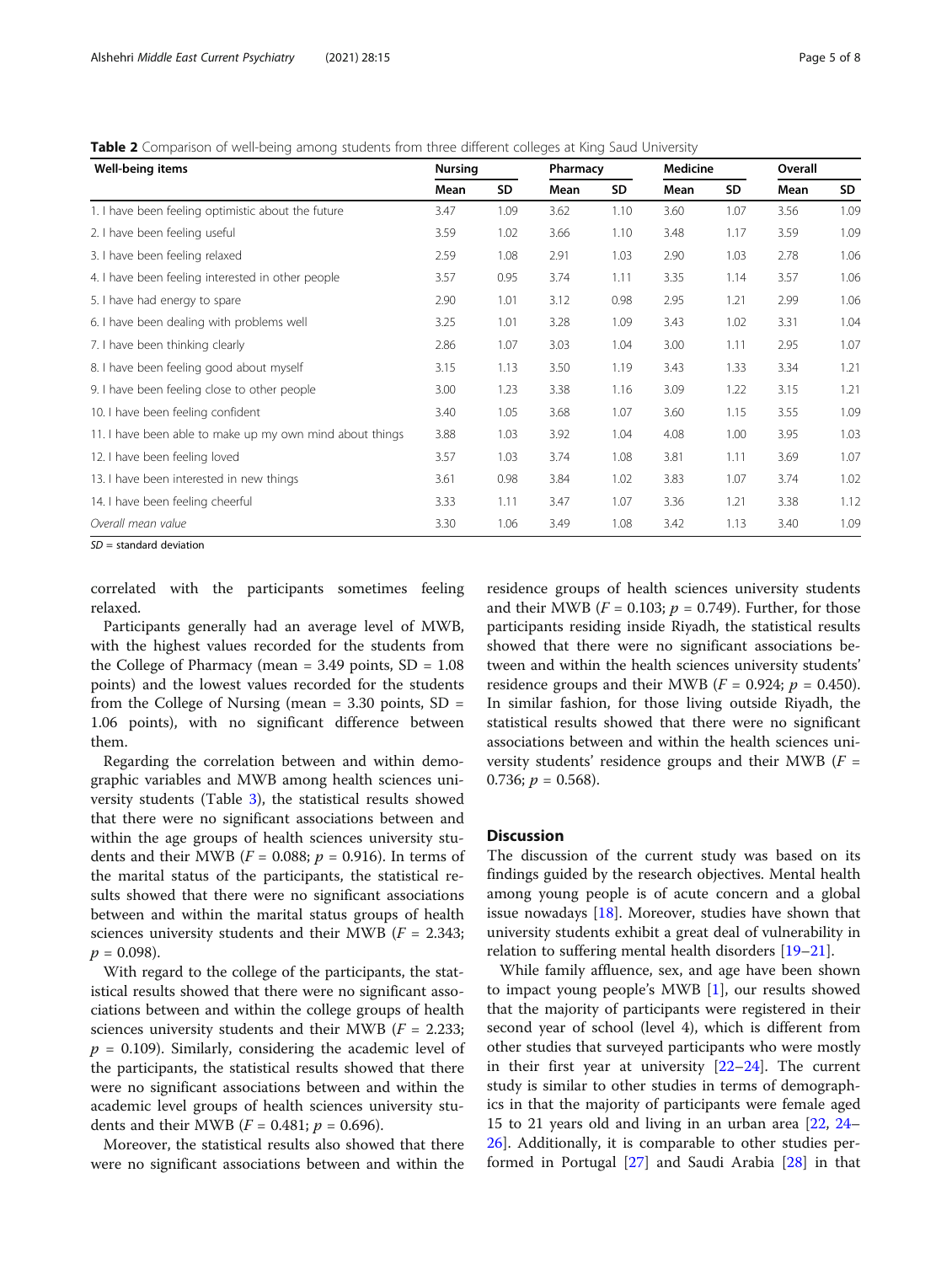| Variable       | Correlation    | SS      | df             | <b>MS</b> | F     | Sig.  | Remarks         |
|----------------|----------------|---------|----------------|-----------|-------|-------|-----------------|
| Age            | Between groups | 0.097   | $\overline{2}$ | 0.048     | 0.088 | 0.916 | Not significant |
|                | Within groups  | 183.149 | 335            | 0.547     |       |       |                 |
|                | Total          | 183.245 | 337            |           |       |       |                 |
| Marital status | Between groups | 2.528   | $\overline{2}$ | 1.264     | 2.343 | 0.098 | Not significant |
|                | Within groups  | 180.718 | 335            | 0.539     |       |       |                 |
|                | Total          | 183.245 | 337            |           |       |       |                 |
| College        | Between groups | 2.411   | $\overline{2}$ | 1.205     | 2.233 | 0.109 | Not significant |
|                | Within groups  | 180.835 | 335            | 0.54      |       |       |                 |
|                | Total          | 183.245 | 337            |           |       |       |                 |
| Academic level | Between groups | 0.788   | 3              | 0.263     | 0.481 | 0.696 | Not significant |
|                | Within groups  | 182.457 | 334            | 0.546     |       |       |                 |
|                | Total          | 183.245 | 337            |           |       |       |                 |
| Residence      | Between groups | 0.056   | $\mathbf{1}$   | 0.056     | 0.103 | 0.749 | Not significant |
|                | Within groups  | 183.189 | 336            | 0.545     |       |       |                 |
|                | Total          | 183.245 | 337            |           |       |       |                 |
| Inside Riyadh  | Between groups | 2.011   | $\overline{4}$ | 0.503     | 0.924 | 0.45  | Not significant |
|                | Within groups  | 181.235 | 333            | 0.544     |       |       |                 |
|                | Total          | 183.245 | 337            |           |       |       |                 |
| Outside Riyadh | Between groups | 1.606   | $\overline{4}$ | 0.401     | 0.736 | 0.568 | Not significant |
|                | Within groups  | 181.64  | 333            | 0.545     |       |       |                 |
|                | Total          | 183.245 | 337            |           |       |       |                 |

<span id="page-5-0"></span>Table 3 Mean difference of MWB based on sociodemographic variables done by ANOVA

 $SS =$  sum of squares,  $df =$  degrees of freedom,  $MS =$  mean square

A significance level at  $p < 0.05$ 

the majority of the participants attending college and university were single.

With regard to the MWB among health sciences university students, it was found that the highest scored indicator was item 11, which reflected that participants were often able to make up their own minds about things. Seemingly in contrast, as cited by Tennant et al. [[29\]](#page-7-0), distinct bodies of research are less obvious in the literature relating to poor mental health, where items measuring effects like feeling happy or sad are often combined with items measuring psychological functioning such as playing a useful part in things and making decisions, which suggests that poor mental health at least is accepted as involving limitations in MWB. Meanwhile, the lowest scored indicator in the present research was item 3, which revealed that participants rarely felt relaxed. The study of Thai and Nguyen [\[3](#page-6-0)] noted that the ability to relax and meditation was the highest scored intervention related to mental health for depression among public health and sociology undergraduate students in Hanoi, Vietnam, while using alcohol and smoking were their least frequent interventions.

Similarly, the association between participants' demographic characteristics such as their age, marital status, college, academic level, and residence and their MWB revealed no significant results. The findings of the study related to the above-mentioned variables are contrary to those of another study wherein significant differences were observed between age groups in that people aged 16 to 24 years old showed higher scores of MWB than did other age groups, while MWB scores were significantly higher among men than among women [[29](#page-7-0)]. Although not considered in the current study, a similar study also found that individuals with previous mental disorders experienced significantly lower levels of wellbeing than did those with no previous mental disorders [[24\]](#page-7-0). Overall, the results of the current study regarding the relationship between participants' demographic characteristics and their level of MWB suggest that the MWB of female health sciences university students was not affected by any of their demographic characteristics.

# Conclusion

The present study contends that increasing international interest in the concept of MWB and its contribution to all aspects of human life is evident. The study findings indicated that the majority of participants were aged between 16 and 20 years old, almost all were single, many were in level 4 of their education, and most lived in the northern part of the Riyadh region. The participants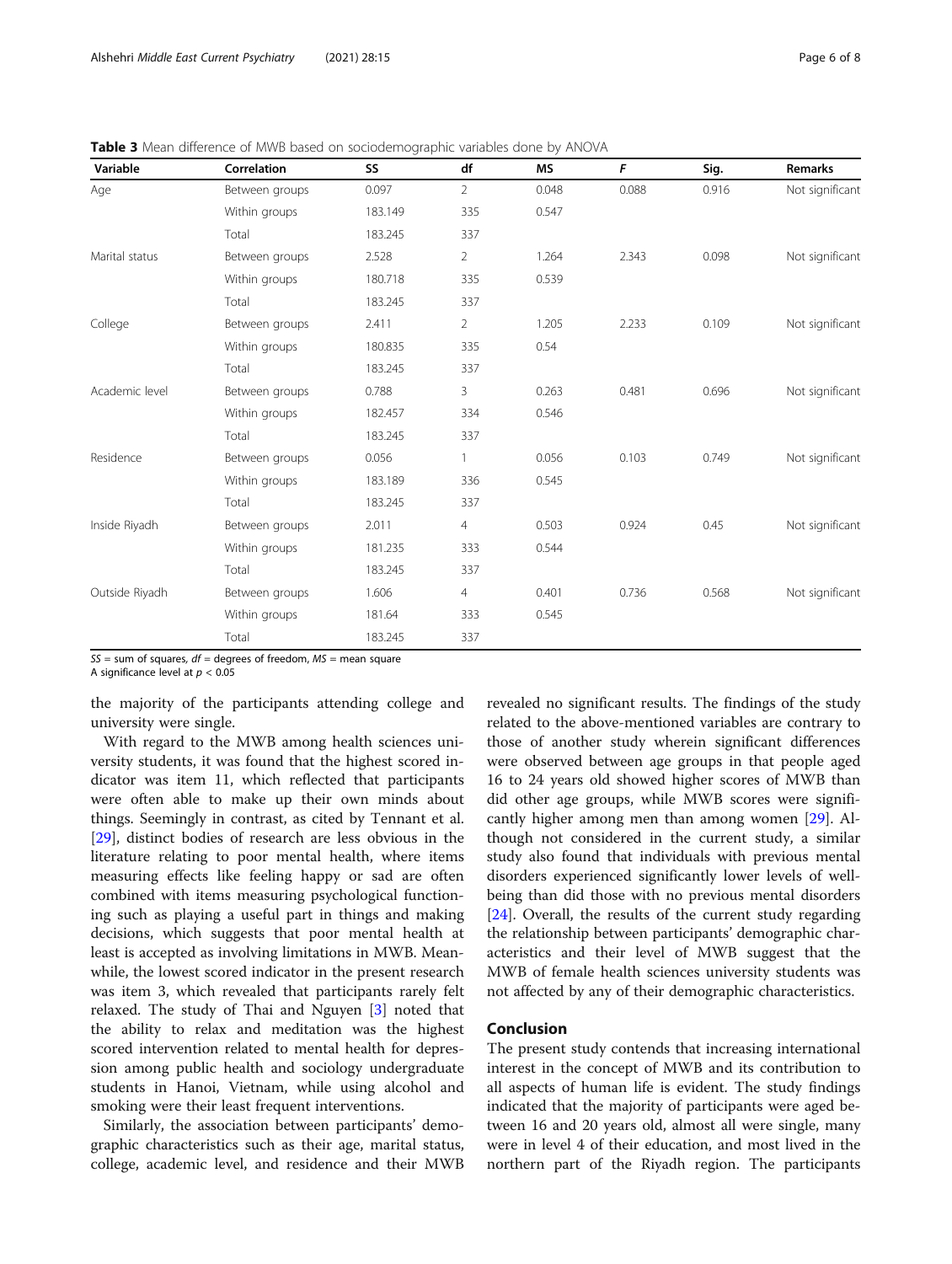<span id="page-6-0"></span>overall boasted an average level of MWB, with the highest found among students from the College of Pharmacy and the lowest found among students from the College of Nursing.

The level of MWB among the participants revealed that the highest scored indicator was item 11, which reflected that they were often able to make up their own minds about things, while the lowest scored indicator was item 3, which revealed that the participants rarely felt relaxed. Regarding the association between participants' demographic characteristics and their MWB, the findings revealed no significant correlations or differences in the MWB of the participants according to certain sociodemographic variables.

# Implications of the study

The findings of the current study have some implications for both faculty and administrators at health science colleges. It is important to assess the MWB of students when accepting them at the university level to detect any possible mental illnesses or disturbances and work to treat and mitigate them in the earliest stages, thus setting up students for success in their academic journey. University administrators and faculty must work together to plan and revise the policies and guidelines for the admission criteria of accepting high school students or students from the preparatory year to the university.

While transitioning from high school to college or university, health sciences university students need to strengthen their MWB in order to be able to overcome the challenges brought about by the demanding workload at the university level of education. The assessment of the MWB of students can help university administrators in developing programs geared toward improving their MWB while continuing their studies and in anticipation of the successful completion of their chosen program.

University faculty members should be offered courses focusing on mental health so they can recognize indicators of mental problems among students and possibly prevent worsening of these conditions by referring the student to the psychiatric guidance clinic. Moreover, it is recommended that faculty members work to increase the coverage of mental health subjects in courses geared toward students in the preparatory year to prepare them to face challenges during the rest of their academic journey.

# Limitations

There is a lack of an ability to generalize the findings of the current study as it focused and included only female health sciences students. Also, self-reporting is a unique source of data collection that increases the potential for bias as the investigator is unable to ensure that the students who participated reported all information honestly. In future research, drawing from a larger sample size of both sexes and from different universities and colleges, investing in a longitudinal design, and using random sampling are key tactics that may allow better study generalizability.

#### Abbreviations

MWB: Mental well-being; WEMWBS: Warwick–Edinburgh Mental Well-being Scale

#### Acknowledgements

The researcher would like to thank the students who participated in this study and King Saud University for facilitating the conduct of the study in the Health Science Specialty Colleges. Acknowledgment is to the Middle East Current Psychiatry Journal for their publishing support.

#### Author's contributions

EA conceived and designed the study, did the data collection and statistical analyses, editing, and submission of the manuscript. The author read and approved the final manuscript.

#### Funding

None.

#### Availability of data and materials

The data supporting the findings in this study are confidentially available from the corresponding author upon reasonable request.

#### Declarations

#### Ethics approval and consent to participate

Written informed consent was obtained from all participants and the study was approved by the institutional review board at King Saud University (ethical approval no. E-18-3617, received 30 January 2019).

#### Consent for publication

Not applicable.

#### Competing interests

The investigator declares that no conflicts of interest exist concerning the research work.

Received: 8 January 2021 Accepted: 1 March 2021 Published online: 01 April 2021

# References

- 1. World Health Organization (2018) Mental health: strengthening our response (Fact Sheet). [https://www.who.int/news-room/fact-sheets/detail/](https://www.who.int/news-room/fact-sheets/detail/mental-health-strengthening-our-response) [mental-health-strengthening-our-response.](https://www.who.int/news-room/fact-sheets/detail/mental-health-strengthening-our-response)
- 2. Jorm AF (2015) Why we need the concept of "mental health literacy". Health Commun 30(12):1166–1168
- 3. Thai QCN, Nguyen TH (2018) Mental health literacy: knowledge of depression among undergraduate students in Hanoi, Vietnam. Int J Mental Health Syst 12(1):19
- 4. National Institute of Mental Health (2017) Any mental illness (AMI) among US adults. US Department of Health and Human Services Bethesda (MD). <https://www.nimh.nih.gov/health/statistics/mental-illness.shtml>.
- 5. Hunt J, Eisenberg D (2010) Mental health problems and help-seeking behavior among college students. J Adolesc Health 46(1):3–10
- 6. American College Health Association (2017) National College Health Assessment II-Undergraduate Student Reference Group Data Report Fall 2016. Available at: https://wwwachaorg/documents/ncha/NCHA-II\_FALL\_ 2016\_UNDERGRADUATE\_REFERENCE\_GROUP\_EXECUTIVE\_SUMMARYpdf Updated March, 2018 29:1-19
- 7. Reetz DR, Bershad C, LeViness P, Whitlock M (2016) The association for university and college counseling center directors annual survey. 2015